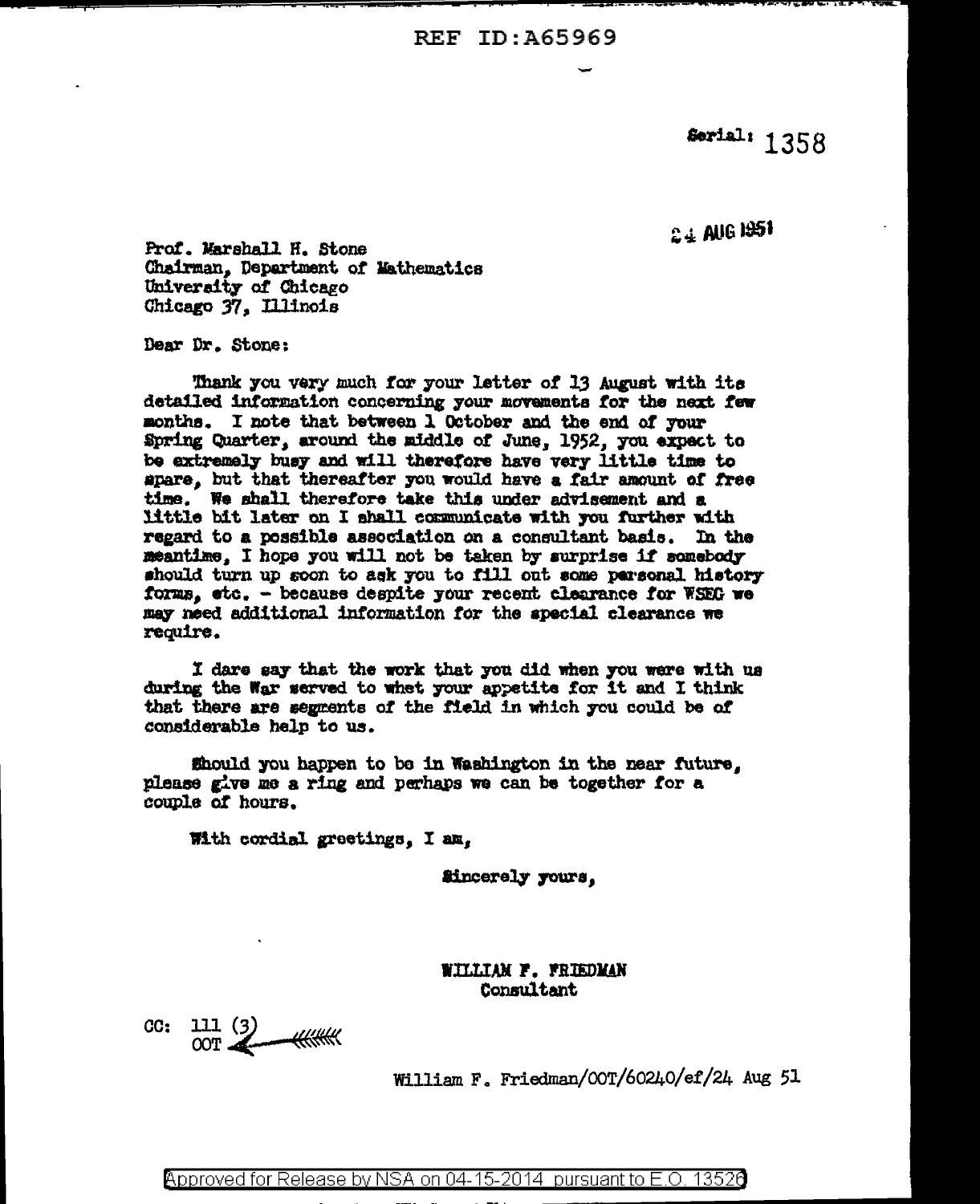**REF ID:A65969** NEVER USE FOR APPROVALS, DISPPIROVALS. **MEMO ROUTING SLIP** CONCURRENCES, OR SIMILAR SCHOONS I NAME OR TITLE **CIRCULATE** ORGANIZATION AND LOCAL **COORDINATION** lом **5AL**  $\overline{2}$ **FILE** una. **INFORMATION** NECESSARY<br>ACTION  $\overline{\mathbf{3}}$ NOTE AND<br>RETURN  $\pmb{A}$ SEE ME **SIGNATURE REMARKS** I unote him 1  $\mathcal{A}$ منكا ausurer ' un I. last letter) as んい  $\overline{\phantom{a}}$ مصر **D** <u>/46</u>  $u$ .  $H$  $\overline{2}$ . 00 ÷ - be central SCAG FROM NAME OR TITLE DATE  $\zeta$ ORGANIZATION AND LOCATION **TELEPHONE** වර FORM 1 FEB 50 3 5 Form 12, 10 Nov 47, which may be used. GPO 1951 - 0 925564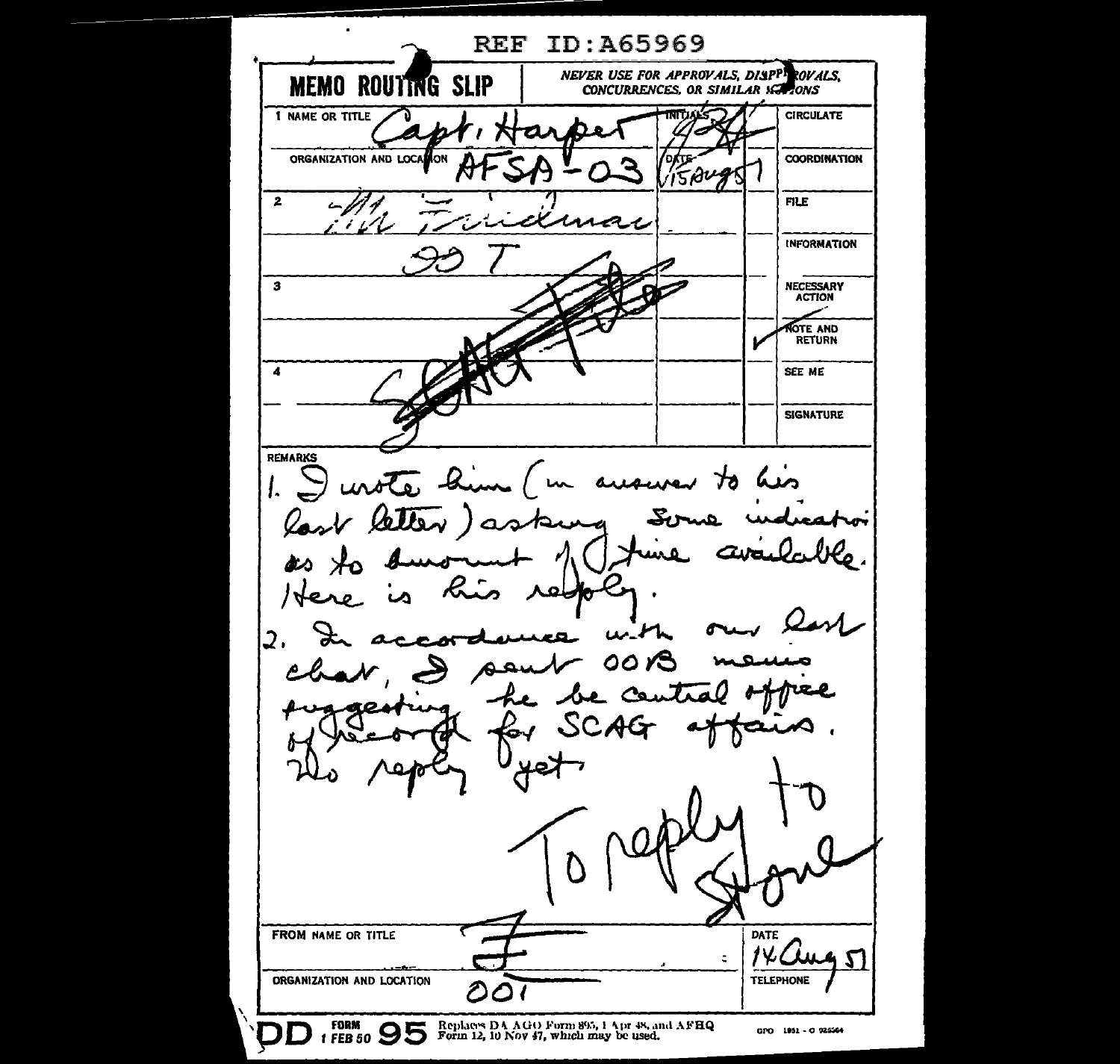## **REF ID:A65969**

## THE UNIVERSITY OF CHICAGO CHICAGO 37 . ILLINOIS

DEPARTMENT OF MATHEMATICS

August 13, 1951.

Mr. William F. Friedman Technical Cournetant Armed Forces Security Agency Washington 25, D.C.

Hear Mr. Friedman:

 $\mathcal{L}(\mathbf{z}|\mathbf{z})$ 

My rituation is simple- perhaps too simple. Between now and the end of September I am committed for only about reven days, when I expect to allend some scientific meetings and conferences, One of them over a week-end in the East. Between October I and the end of our spring 9 norter, around the middle of June, 1952, I expect to be extremely American Mathematical Society for 1951-52, and have many invitations to give lectures all over the Country. Some of my trips will take me teth East but I shall have little spare time. When the Spring Quarter ri over, I expect to get back onto a normal basis, Which I shall now describe.

I have onequailer free out operery four.<br>This quarter shifts from year to you. Eventually to and winter. For the present chancer, I am on a summer - autumn alternation. I export to be out of residence in the centumn of 1952 and again in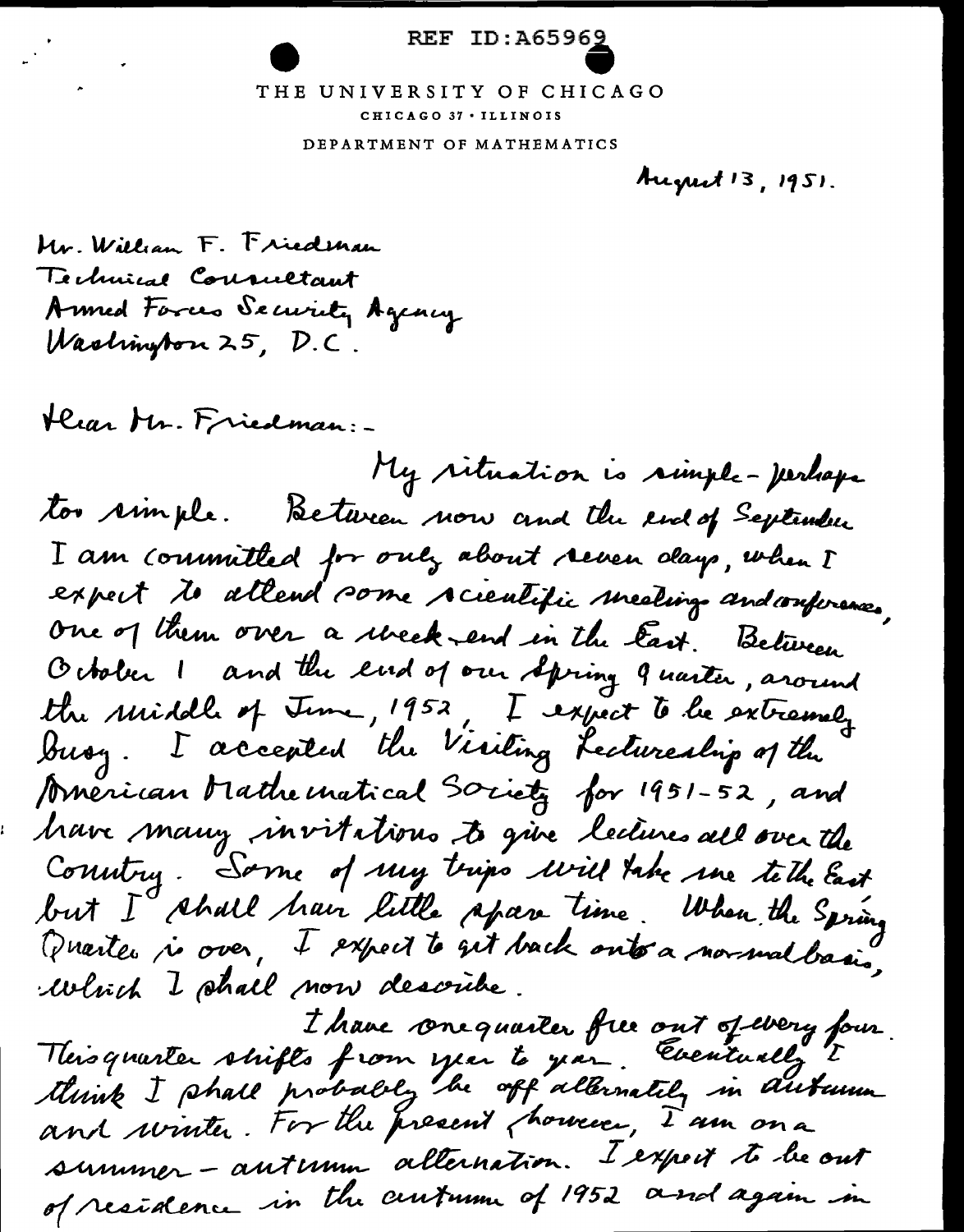the pursue of 1953 I have progress sto go to France during the autumn of 1952 for a vacation. When I am in residence I grue one or two courses (all our full professors can. under certain Mild conditions, confinithemselves to giving Moste terrimate formal lectures in any advanced course after eight weeks By doing this, I can gain preedom for three or four weeks at the ind of each quarter when I am in residence. Subject to puch acrangements a the abon under normal corritions te give a good deel of time to the bind of consulting work you have in usind. The chairmanship does not now take a grant deal of my time. Sand I will tell you in confidence that I am thinking of I griving some one else a crack at it when unpresent term expères on June 30 next. I cannot till you about the extent to which WSEG will use my services as a consultant. I think it has been understood from the time when I was first invited to become a consultant-this was two years ago-that I would try to help with recruitment of personnel and some ghestions of "scientific policy, without Mecessarily concentrating on the technical details of anyone operific item of the work in progress. However, are this remains to be worked out . It is quite possible that as long as was doesn't break out, I will not be expected te de mon than some of the other consultants-i.e. very little. the choset, only time will tell! De you know, I would be very und interested<br>in being able to go on with some of the work I started<br>during the war. I have no idea whether I can be really<br>helfold, but I would like to by. While I hamed something in<br>1944-5,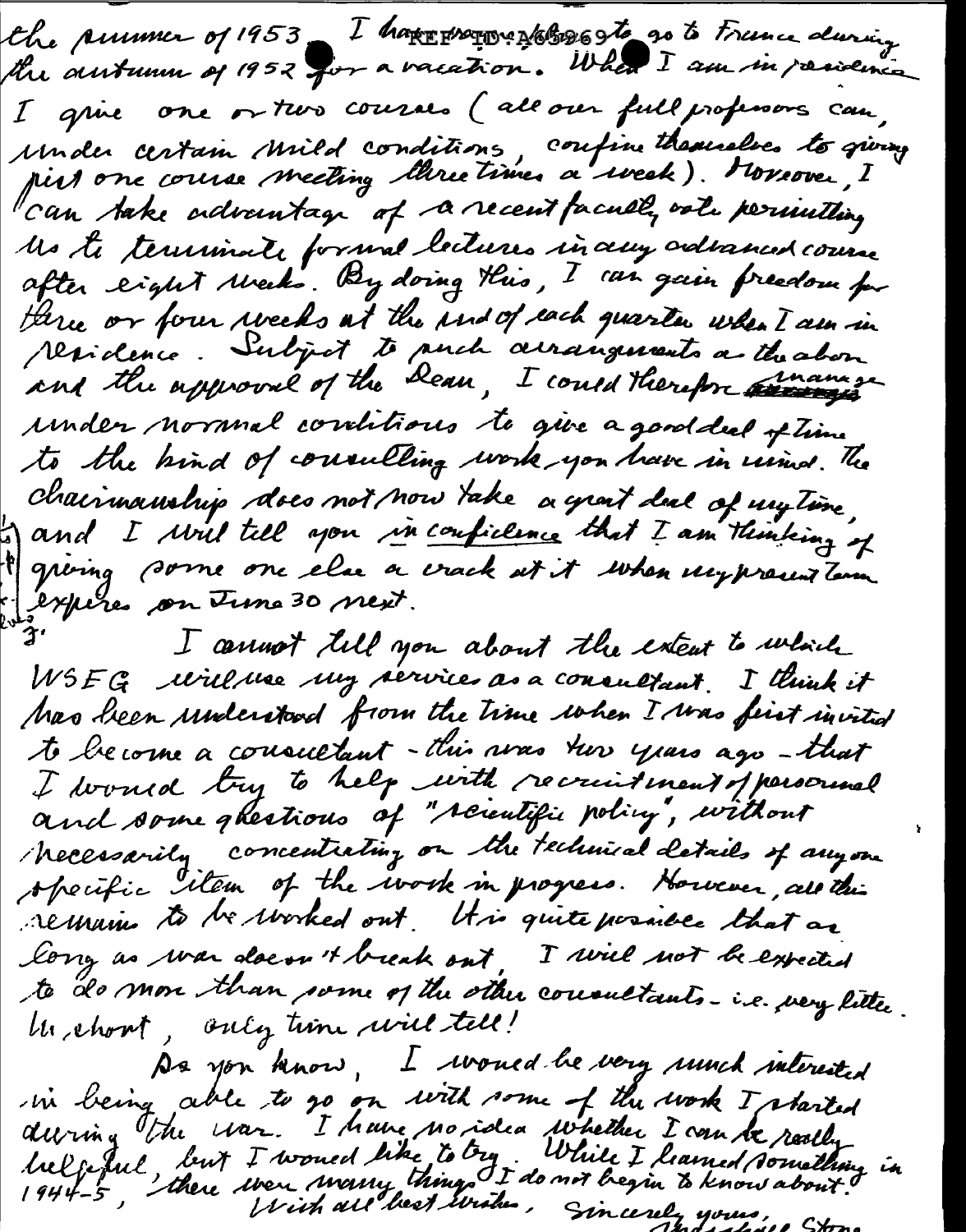**REF ID: A65969** 

Serial:  $1245$ 

 $10$  AUG 1951

Prof. Marshall H. Stone Chairman, Department of Nathematics University of Chicago Chicaga 37, Illinois

Dear Dr. Stone:

Thank you for your note of 31 July 1951, telling me of your alessance for WEEG.

I think it might be meetal for me to know something about your plans, say for the coming two or three semesters, as this information could be helpful in considering a possible consultative association with AFBA in the mear future. Primarily it would be of interest to get some idea as to how much time you would have available beyond your duties at Chicago and with WSEG. for in the sourse of our talk early this year I gathered the impression that your time would be very much occupied in those two areas. I here I was mistaken.

Reciprocating your kind regards. I am.

Macerely.

WILLIAM F. FRIEDMAN Technical Consultant



William F. Friedman/ef/9 Aug 51 AFSA-OOT, Ext  $60240$